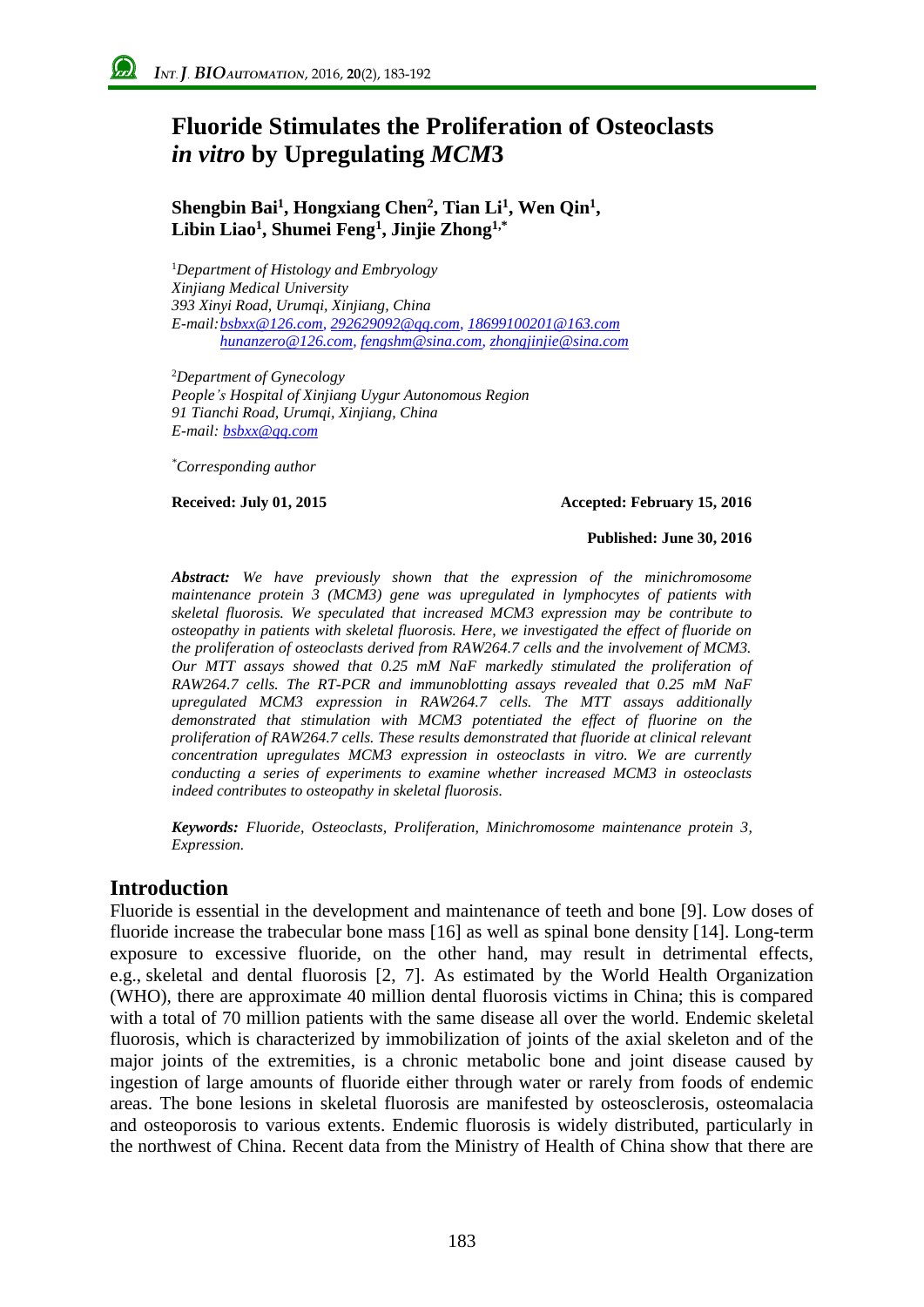around 2.8 million patients with skeletal fluorosis in China, indicating that the prevalent situation of the disease in China is as serious as that in Bengal and India.

Previous studies have established that fluoride at concentrations that are relevant to endemic skeletal fluorosis could stimulate the proliferation of osteoclasts, which are involved in bone resorption [8]. Furthermore, fluoride overdose activates osteocytes and accelerates bone turnover involving active bone formation and absorption, which leads to various pathological skeletal impairments including osteosclerosis, osteoporosis and osteomalacia [18]. The effects of fluoride on the cells have been used to stimulate bone formation in several animal models [13]. Animal studies demonstrated that fluoride given by water intake can lead to increased bone mass by enhancing ossification in skeletal fluorosis [3]. Besides ossification, bone absorption is also enhanced during fluorosis as characterized by the increased number of cells with positive tartrate-resistant acid phosphatase, a biomarker for activated osteoclasts, and osteoporosis.

The protein minichromosome maintenance 3 (*MCM*3), which is an important member of the *MCM*s family, is closely associated with DNA replication [17] and, as a participant in cell division cycle, protein *MCM*3 is a sensitive biomarker for the cellular proliferation [12]. *MCM*3 is positively correlated to the proliferation and growth ability of cells and *MCM*3 level is low in the *G*<sup>0</sup> phase and terminally differentiated cells, suggesting that the *MCM*3 level could represent the cellular proliferation status. We have shown earlier that the expression of the *MCM*3 gene was increased in lymphocytes in patients with skeletal fluorosis [14]. In the current study, we have tested the effect of fluoride on the proliferation of osteoclasts which derived from RAW264.7 cells. Furthermore we have examined the potential role of *MCM*3 in the proliferative action of pathological concentration of fluoride on osteoclasts.

# **Materials and methods**

#### *Cell culture*

RAW264.7 cells were purchased from ATCC (Manassas, VA) and osteoclasts were obtained by treating RAW264.7 cells with sRANKL as previously reported [4, 11, 15]. Briefly, RAW264.7 cells were maintained at  $37^{\circ}$ C in a humidified incubator with 5% CO<sub>2</sub> and 95% air and cultured in Dulbecco's modified Eagle's Medium **(**DMEM, high glucose type) cell culture medium (H-DMEM) supplemented with 20% fetal bovine serum (FBS). Sub-confluent cells were treated with 100 ng/mL sRANKL (Sigma, St. Louis, MO) for 10 d.

# *The 3-(4,5-dimethylthiazol-2-yl)-2,5-diphenyltetrazolium bromide (MTT) reduction assays*

Cell proliferation was assessed by the tetrazolium-based semi-automated colorimetric 3-(4,5-dimethylthiazol-2-yl)-2,5-diphenyltetrazolium bromide (MTT) reduction assay. Logarithmically growing osteoclasts were plated in 96-well plates at a density  $1\times10^5$ cells/well and after an overnight growth were incubated with NaF at 0.05 or 0.25 mM in triplicates for three times independently. After 24-h incubation, 20 μL MTT (5 mg/mL) was added to the medium and MTT assays were carried out as instructed by the manufacturer (Promega, Madison, WI). Absorbance was read at 490 nm.

# *RT-PCR assays*

Total cellular RNA was extracted using the TRIzol Reagent (Invitrogen, Carlsbad, CA). First-strand cDNA synthesis was carried out using reverse transcriptase (Invitrogen) by incubation at 25 °C for 10 min, 37 °C for 60 min and 95 °C for 5 min. Primers for *MCM*3 and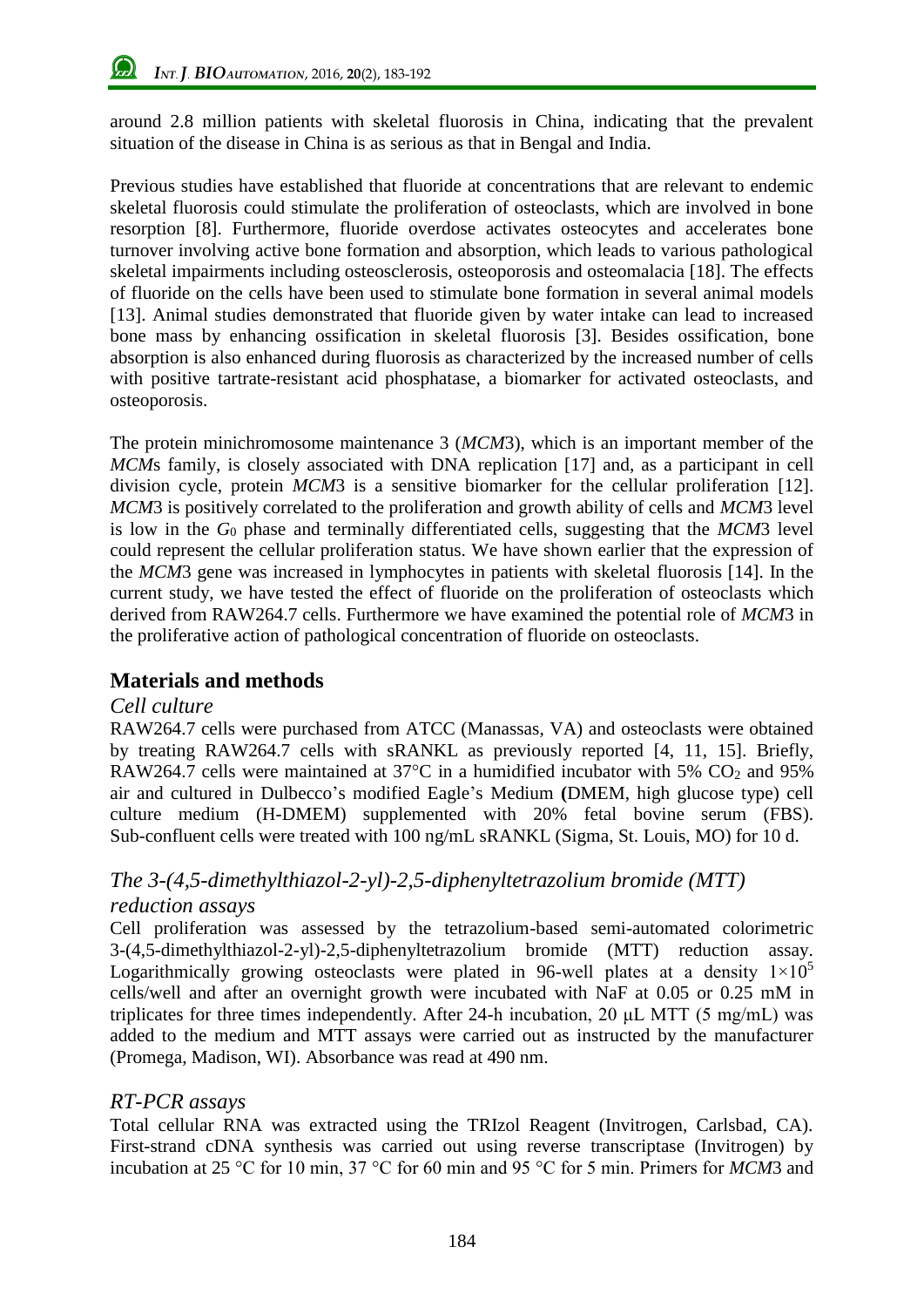GAPDH were designed using Premier 5.0 software (PREMIER Biosoft International, Palo Alto, CA), and are listed in Supplemental Table 1.

| Name         | Gene bank<br>accession number | Fragment<br>size, $(pb)$ | Sequence                    | Tm, |
|--------------|-------------------------------|--------------------------|-----------------------------|-----|
| MCM3         | NM 008563.2                   | 275                      | Fw 5'-TCTGACCTCACCACCCTA-3' | 58  |
|              |                               |                          | RV 5'-TAGCAGCCCTTCTTCCCT-3' |     |
| <b>GAPDH</b> | NM 008084.2                   | 289                      | Fw 5'-CGGTGCTGAGTATGTCGT-3' | 58  |
|              |                               |                          | RV 5'-CTTCTGGGTGGCAGTGAT-3' |     |

Table 1. Primer sequences for RT-PCR

### *Western blotting studies*

Cell lysates were prepared using a lysis buffer containing: 50 mmol/L Tris-HCl (pH 7.4), 150 mmol/L NaCl, 1 mmol/L EDTA, 1 mmol/L EGTA, 1% NP-40, 0.1% sodium dodecyl sulfate (SDS), 10% glycerol, 1 mmol/L phenylmethylsulfonyl fluoride (PMSF), 1 μg/mL aprotinin, 1 μg/mL leupeptin and 1 μg/mL pepstatin A. After incubation on ice for 30 min, the samples were centrifuged at  $15,493 \times g$  for 10 min at 4 °C. The supernatant was re-suspended in  $2 \times$  loading buffer containing 187.5 mol/L Tris (pH 6.8), 6% SDS, 50% glycerol, 150 mmol/L DTT and 0.03% [bromophenol blue.](http://www.biodic.cn/search.asp?tab=0&q=Bromophenol%20blue&l=all) The samples were heated for 5 min at 95 °C prior to electrophoretic separation by 12% SDS-PAGE. Immunoblotting procedure was performed as previously depicted [13]. Briefly, proteins were then electroblotted onto nitrocellulose membranes. Polyclonal antibodies against *MCM*3 and *GAPDH* (Cell Signaling Technology, Danvers, MA) were used and incubated with the membranes for 8 h at 4 °C. Thereafter, the membranes were washed in Tris borate saline containing 1% Tween 20 (TBST), and further incubated with a peroxidase-conjugated antibody (Boster, Wuhan, China). Proteins were visualized by the substrate chemical luminescence method. The bands were semi-quantitatively evaluated by densitometric analysis (America Bio-Red Gel Doc 2000 Quantity One Gel Image Analysis System). Protein expression levels of *MCM*3 were normalized against *GAPDH*.

#### *Immunofluorescence studies*

For immunofluorescence staining, previously prepared 4% PF was fixed for more than 15 min and rinsed twice in phosphate buffered saline, each for 3-5 min. The plate was then added with 500 μL 0.3% of triton and let stand for one h to block the antigens. Primary antibodies were added and incubated at room temperature for 5-6 h and then placed at 4 °C overnight. The product was then rinsed for three times in phosphate buffered saline, each for 3-5 min. Secondary antibodies were then added followed by incubation at room temperature for 2 h. Then, it was rinsed in phosphate buffered saline for three additional times, each for 3-5 min, and fluorescent antibodies were added and kept in the dark. The products were then rinsed in phosphate buffered saline for three more times, each for 3-5 min, placed at 4 °C for 30 min before it was sealed and photographed under a confocal microscope (90i C1Si Nikon, Japan).

#### *Statistical analysis*

Data were expressed as mean  $\pm$  S.E.M. Statistical analysis was carried out using analysis of variance (ANOVA), followed by Dunnett's test for post-hoc pairwise comparisons, with the Statistical Package for Social Science (SPSS11.5). A value of  $p < 0.05$  was considered statistically significant.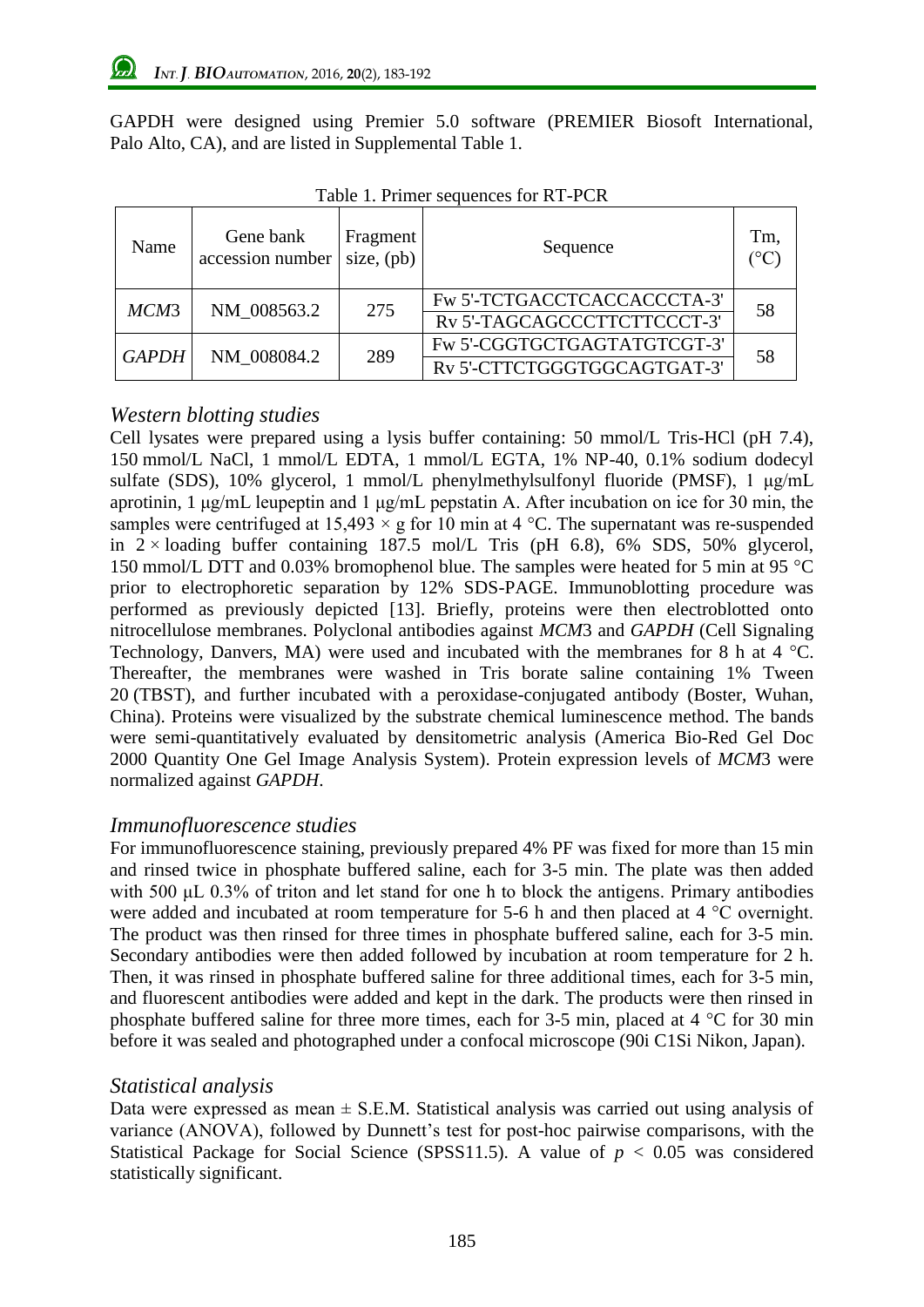# **Results and discussion**

*Fluoride exerts a dose-dependent effect on the growth of RAW264.7 cells* We induced the formation of osteoclasts by treating RAW264.7 cells with sRANKL. TRAP staining of undifferentiated and differentiated osteoclasts derived from sRANKLstimulated RAW264.7 cells showed formation of TRAP-positive mature osteoclasts (Fig. 1A and 1B). We then examined the effect of NaF exposure on the proliferation of osteoclasts. Our MTT assays showed that exposure to 0.25 mM NaF markedly increased the proliferation of RAW264.7 cells ( $p < 0.05$  vs. controls) (Fig. 1C) while increase to the concentration of NaF to 1.25 resulted in a significant decline in the viabilities of RAW264.7 cells ( $p < 0.05$  vs. controls), suggesting a dose-dependent effect of NaF on the growth of RAW264.7 cells.





TRAP staining of undifferentiated (A) and differentiated (B) osteoclasts derived from sRANKL-stimulated RAW264.7 cells. Magnification of the cell is 400×. (C) Vertical coordinate is OD value, Horizontal coordinate is time.

# *Fluoride upregulates MCM3 expression in the nuclei of RAW264.7 cells*

We then examined the effect of fluoride on the expression of *MCM*3 in RAW264.7 cells. Our RT-PCR assays revealed that treatment of RAW264.7 cells with 0.25 NaF for 5 d upregulated the expression of *MCM*3 (Fig. 2A). Furthermore, our immunoblotting studies showed that treatment of RAW264.7 cells with 0.25 NaF for 5 d also resulted in the upregulation of the protein levels of *MCM*3 (Fig. 2B). These findings indicated that NaF could upregulate the expression of *MCM*3 both the translational and transcriptional level.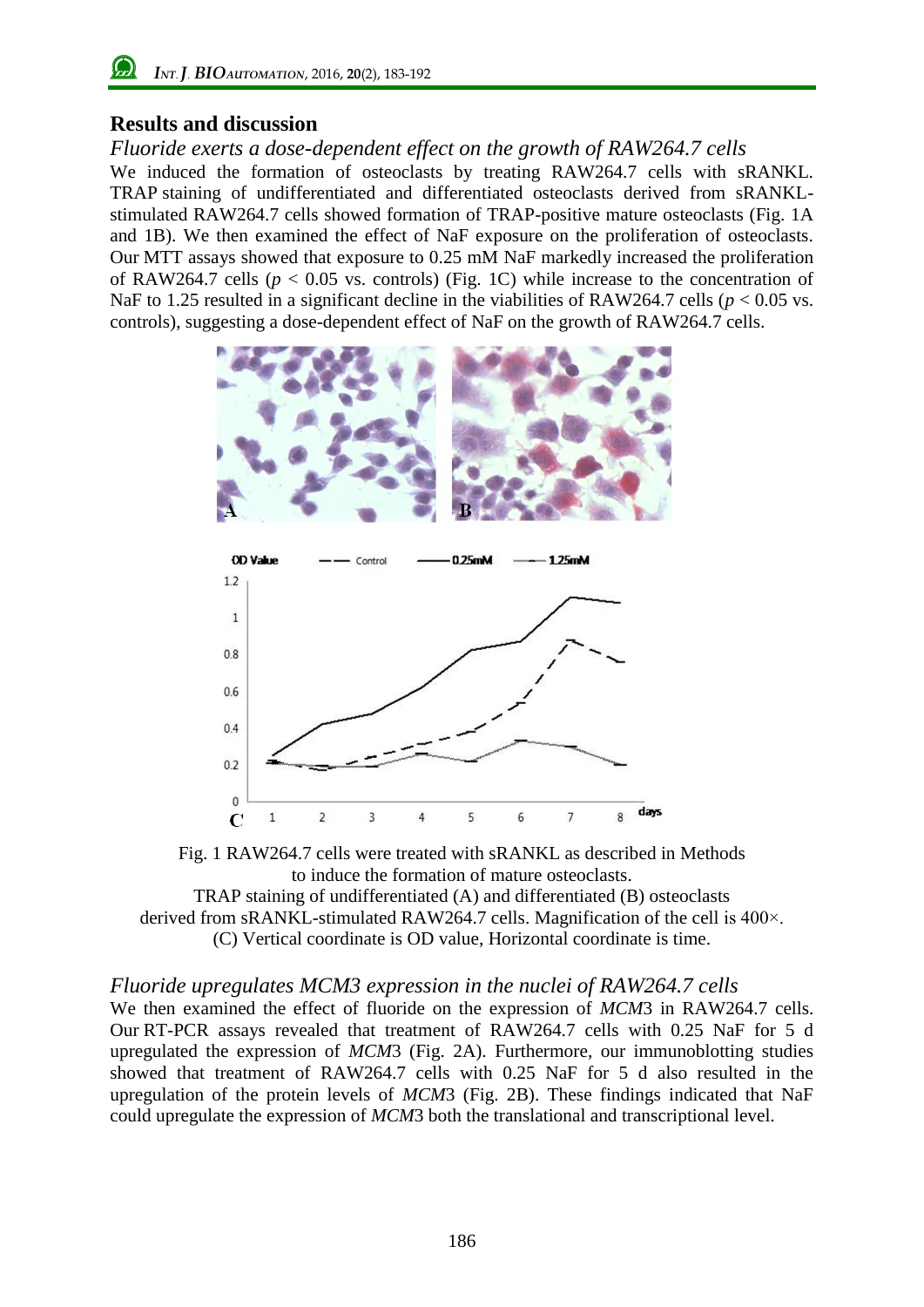

 $p < 0.05$  compared with controls.  $p = 0.003$ 



 $p < 0.05$  compared with controls.  $p = 0.04$ 

Fig. 2 Fluoride upregulates the expression of *MCM*3: (A) RAW264.7 cells were treated with 0, 0.05 or 0.25 mM NaF (line 1 to 3, respectively) and RT-PCR was performed at d 5 of NaF treatment *GAPDH* was sued served as a loading control. (B) RAW264.7 cells were treated as in (A) and Western blotting assays were performed using lysates of RAW264.7 cells at d 5 of NaF treatment *GAPDH* was used as a loading control.

We further examined the localization of *MCM*3 following NaF treatment in RAW264.7 cells. Our immunofluorescent staining showed that MCM3 was located in the nucleus (Fig. 3A to 3C). Treatment of RAW264.7 cells with 0.25 mM NaF showed apparent increase in the expression of *MCM*3 in the nuclei.

# *Stimulation with MCM3 antigen potentiates the proliferation of RAW264.7 cells by fluoride*

We further investigated the effect of *MCM*3 on the proliferation of RAW264.7 cells. We stimulated RAW264.7 cells with *MCM*3 antigen or the blocking antibody, anti-*MCM*3 antibody. We found that treatment with 0.25 mM fluoride or stimulation with *MCM*3 antigen markedly increased the proliferation of RAW264.7 cells at 24 h post treatment ( $p < 0.05$ ) (Table 2). Furthermore, combination treatment with fluoride and *MCM*3 antigen increased the proliferation of RAW264.7 cells to a greater extent compared with fluoride or *MCM*3 alone. On the other hand, treatment with anti-*MCM*3 antibodies caused a marked suppression of the proliferation of RAW264.7 cells compared with controls ( $p < 0.05$ ).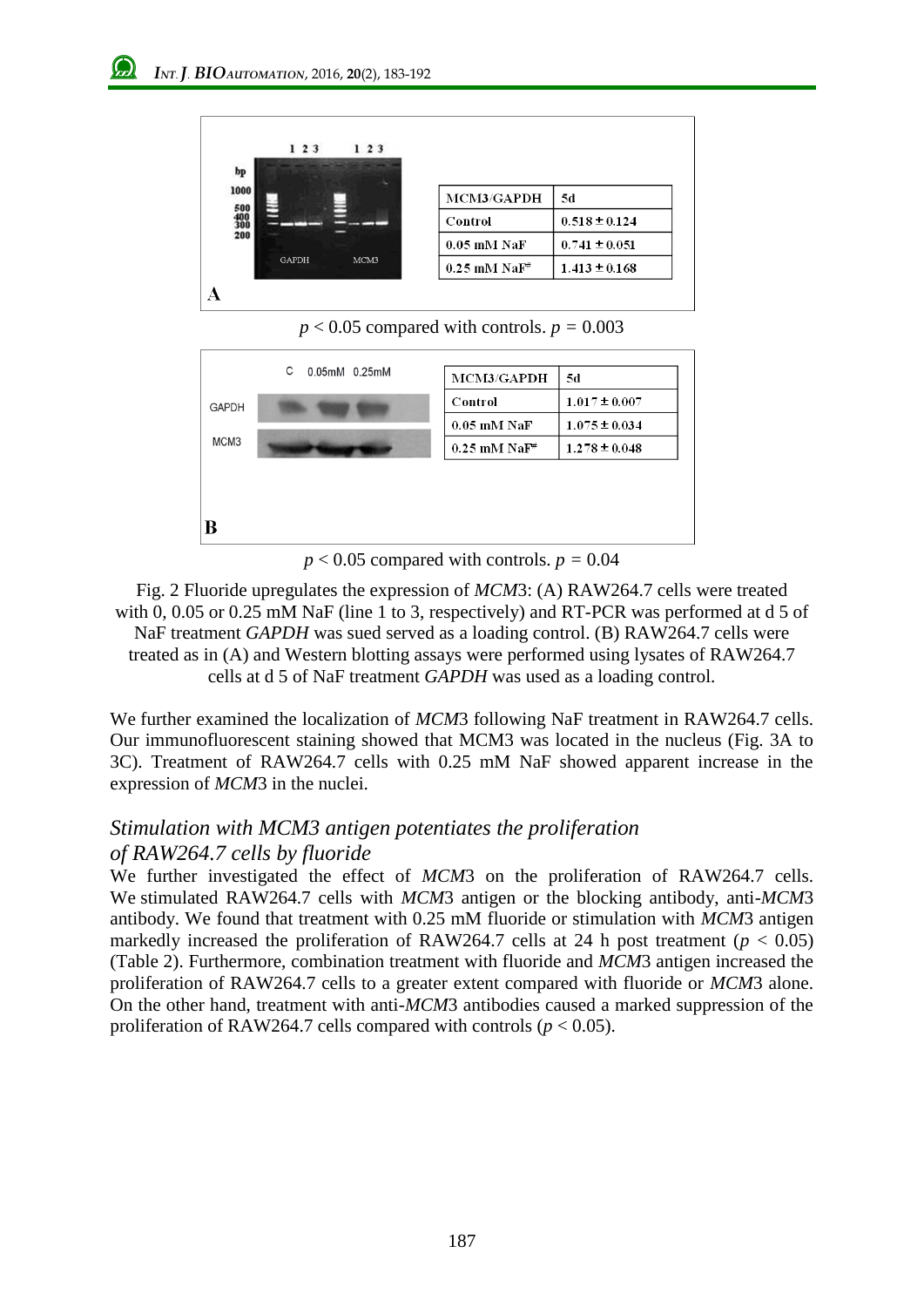

Fig. 3 RAW264.7 cells were treated with NaF at the doses indicated for 5 d and immunofluorescent staining with anti-*MCM*3 antibody was carried out and the cells were examined under a fluorescent microscope. The nuclei were counter stained with DAPI. Bar =10  $\mu$ m.

Table 2. Viability of RAW264.7 cells after exposure to fluoride, *MCM*3 antigen and anti-*MCM*3 antibody determined by MTT assays (mean  $\pm$  s.d.)

| $Group^{\#}$                          | 24 h              |
|---------------------------------------|-------------------|
| $Control^{**}$                        | $0.778 \pm 0.131$ |
| Fluoride + $0.25$ mM NaF <sup>#</sup> | $0.898 \pm 0.056$ |
| Fluoride + $MCM3**$                   | $0.960 \pm 0.018$ |
| $MCM3^{\#}$                           | $0.923 \pm 0.053$ |
| Anti-MCM3 antibody                    | $0.689 \pm 0.006$ |

 $^{*}p$  < 0.05 compared with anti-MCM3 antibody group;  $^{*}p$  < 0.05 compared with controls.

#### **Discussion**

Fluoride can induce diverse orthopedic pathologies, involving various cells that participate in bone turnover simultaneously, including osteoclasts, which are crucial to the development of skeletal fluorosis. We induced the formation of osteoclasts by treating RAW264.7 cells with sRANKL. TRAP is "tartrate resistant acid phosphatase" staining of undifferentiated and differentiated osteoclasts derived from sRANKL-stimulated RAW264.7 cells showed formation of TRAP-positive mature osteoclasts. We and others have demonstrated that sodium fluoride can promote the growth of osteoclasts in vivo at certain concentrations, suggesting that fluoride could change the original growing status of the cell. This change may be associated with the regulation of the cellular growth related genes.

*MCM*3 is closely associated with DNA replication. There are 7 members in *MCM*s family. *MCM* is formed as an intranuclear hexamer, which is a key component of the pre-replication complex and is closely associated with the formation of replicating fork [5] and the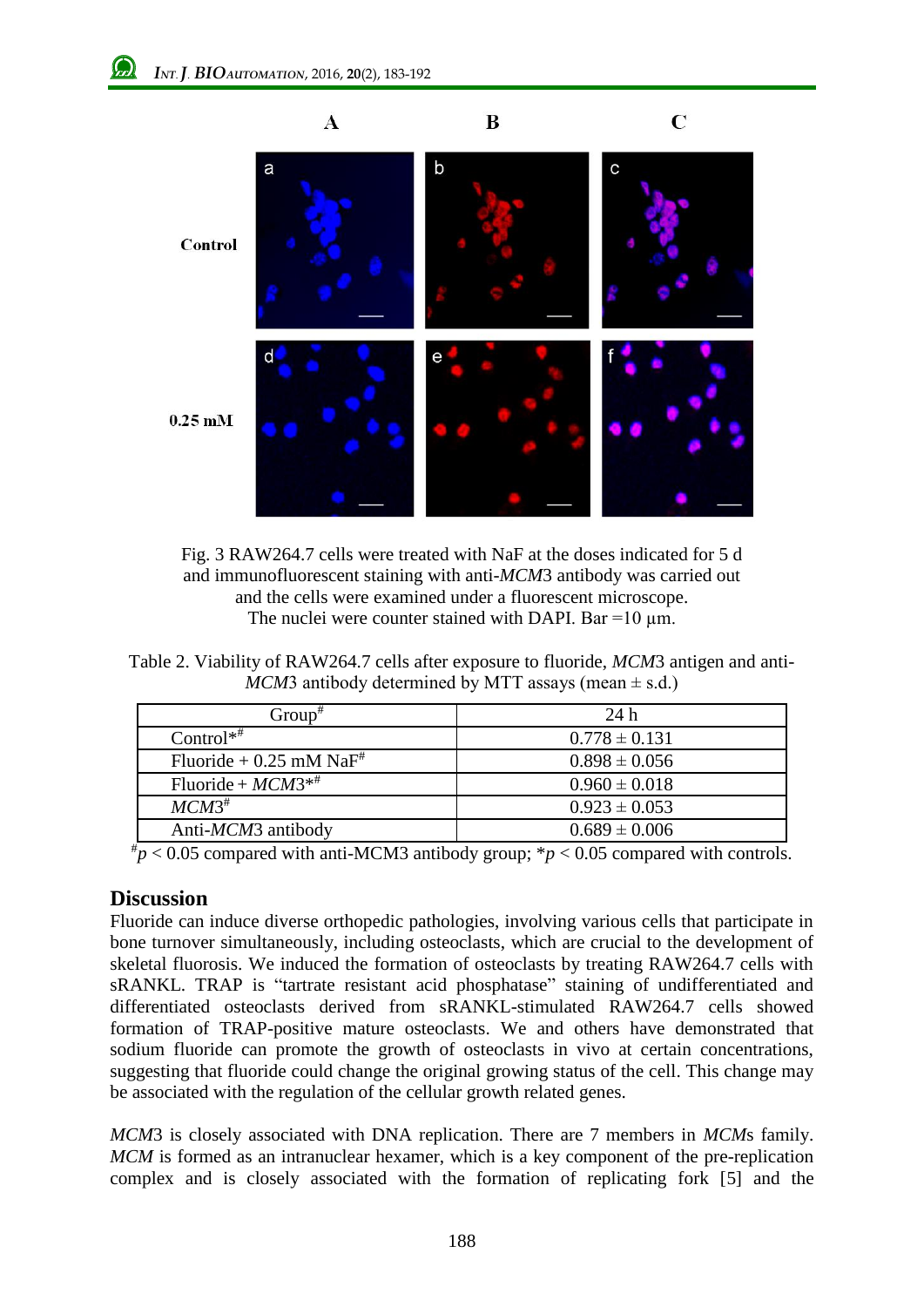recruitment of other replication-related and DNA repair-related proteins [6, 10, 17]. *MCM* binds to and separates from the chromatin respectively at G1/S phase and S phase and is regulated according to the cell cycle [1]. The *MCM*3 level could represent the cellular proliferation status with low *MCM*3 levels in the  $G_0$  phase and terminally differentiated cells.

We have previously shown that *MCM*3 was upregulated in the lymphocytes of patients with skeletal fluorosis. In this study, we further demonstrated that the protein and mRNA of *MCM*3 were upregulated in osteoclasts exposed to 0.25 mM of sodium fluoride and the protein was mainly distributed in the nucleus. Previous studies revealed that *MCM*3 were mainly distributed in the cytoplasm and nucleoplasm in a relatively stable manner except a small portion binding to the chromatin at late M and S phases [2]. Although these findings were different from ours, our study also showed that increased aggregation of *MCM*3 in the nuclei of osteoclasts after exposure to fluoride may represent the enhancement of *MCM*3 expression as a result of fluoride treatment.

The semi-quantitative determination showed that 0.25 mM sodium fluoride increased the mRNA transcript levels of *MCM*3. Our previous gene array evaluation also showed that *MCM3* was expressed at higher levels in patients with severe fluorosis than healthy volunteers [14]. The findings from both studies indicated that sodium fluoride could function to activate and promote the proliferation of osteoclasts. This may be because that fluoride can induce a persistent expression of *MCM*3, leading to sustained DNA replication in osteoclasts, which would subsequently proliferate and be activated. Meanwhile, it can be concluded that the dose of t fluoride is related to the expression level of *MCM*3, that is, while short-term high dose of fluoride cannot upregulate *MCM*3 expression, long-term exposure to low doses of fluoride can achieve this, resulting in diverse orthopedic pathologies such as osteoporosis by facilitating the proliferation and activation of osteoclasts. Moreover, an intervention using MCM3 antigen and antibody to osteoclasts showed that *MCM*3 antigen could promote the proliferation of these cells while the anti-*MCM*3 antibody aborted the increase in the proliferation of these cells, suggesting that highly expressed *MCM*3 may play a role in inducing the proliferation of osteoclasts during fluorosis.

Currently, it remains unclear what exact roles *MCM*3 play in skeletal fluorosis, and the length of fluoride exposure and the number of doses of fluoride that can affect *MCM*3 expression in osteoclasts also need further research. In future studies, we will further define the localization of *MCM*3 in the nucleus and cytoplasm of osteoclasts and the possible means of transport by NMR and MS analysis so as to provide some experimental basis of the development of skeletal fluorosis.

# **Conclusion**

These results demonstrated that fluoride at clinical relevant concentration upregulates *MCM*3 expression in osteoclasts in vitro. We are currently conducting a series of experiments to examine whether increased *MCM*3 in osteoclasts indeed contributes to osteopathy in skeletal fluorosis.

# **Acknowledgements**

*This study was funded by National Natural Science Foundation of China (81360409, 81160331). The authors thank Wu XQ and Zhang DH for the technical assistance (Department of Anatomy & Neurobiology, Xiangya School of Medicine, Central South University, China).*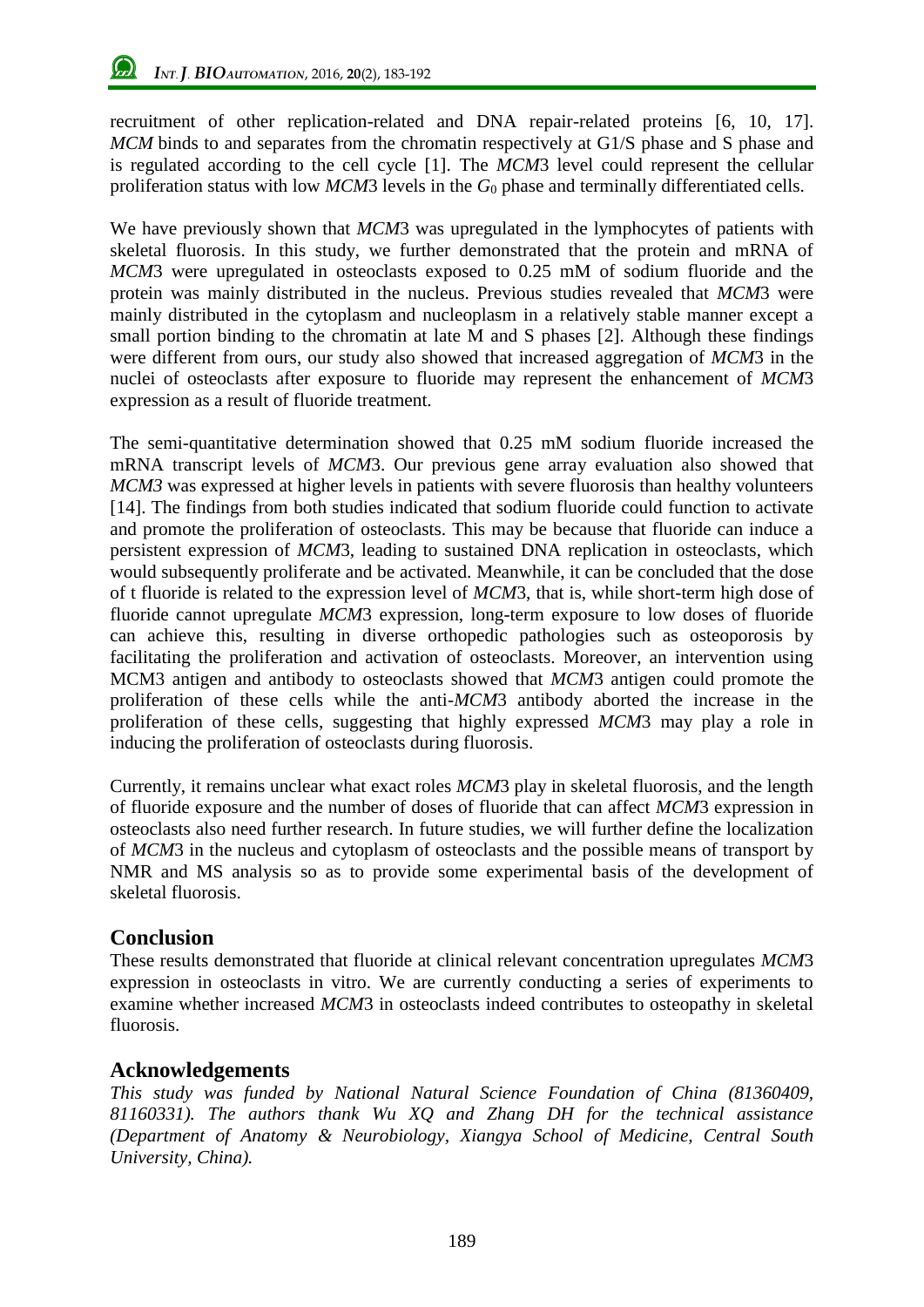# **References**

- 1. Abe E., K. Kuwahara, M. Yoshida, M. Suzuki, H. Terasaki, Y. Matsuo, E. I. Takahashi, N. Sakaguchi (2000). Structure, Expression, and Chromosomal Localization of the Human Gene Encoding a Germinal Center-associated Nuclear Protein (GANP) that Associates with MCM3 Involved in the Initiation of DNA Replication, Gene, 255, 219-227.
- 2. Azar H. A., C. K. Nucho, S. I. Bayyuk, W. B. Bayyuk (1961). Skeletal Sclersis Due to Chronic Fluoride Intoxication, Ann Intern Med, 55, 193-200.
- 3. [Chachra D.](http://www.ncbi.nlm.nih.gov/pubmed?term=%22Chachra%20D%22%5BAuthor%5D), A. P. Vieira, M. D. Grynpas (2008). Fluoride and Mineralized Tissues, Crit [Rev Biomed Eng,](javascript:AL_get(this,%20) 36(2-3), 183-223.
- 4. Collin-Osdoby P., X. Yu, H. Zheng, P. Osdoby (2003). [RANKL-mediated Osteoclast](http://www.ncbi.nlm.nih.gov/pubmed/12728717) [Formation from Murine RAW 264.7 Cells,](http://www.ncbi.nlm.nih.gov/pubmed/12728717) Bone Research Protocols, Methods Mol Med, 80, 153-166.
- 5. Cuetara B. L. V., T. N. Crotti, A. J. O'Donoghue, K. P. McHugh (2006). Cloning and Characterization of Osteoclast Precureors from the RAW264.7 Cell Line, In Vitro Cell Dev Biol Anim, 42, 182-188.
- 6. Cui B., S. P. Johnson, N. Bullock, F. Ali-Osman, D. D. Bigner, H. S. Friedman (2010). Decoupling of DNA Damage Response Signaling from DNA Damages Underlies Temozolomide Resistance in Glioblastoma Cells, J Biomedical Res, 24, 424-435.
- 7. Dean H. T., E. Elvove (1936). Some Epidemiological Aspects of Chronic Endemic Dental Fluorosis, AM J Pubic Health Nations Health, 26, 567-575.
- 8. Fan Z., K. Hua, Z. Zhao, G. Li (2003). Effect of Fluoride on Resorption Pit of Osteoclast *in vitro*, Chin J Osteoporns, 9(4), 308-310.
- 9. Foulkes R. G. (2002). Thirty-five Years of Fluoride, Fluoride, 35, 213-227.
- 10. Huang Y., B. Gu, R. Wu, J. Zhang, Y. Li, M. Zhang (2007). Development of a Rabbit Monoclonal Antibody Group against Smads and Immunocytochemical Study of Human and Mouse Embryonic Stem Cells, Hybridoma (Larchmt), 26, 387-391.
- 11. [Nakagawa N.](http://www.ncbi.nlm.nih.gov/pubmed?term=%22Nakagawa%20N%22%5BAuthor%5D), M. [Kinosaki,](http://www.ncbi.nlm.nih.gov/pubmed?term=%22Kinosaki%20M%22%5BAuthor%5D) K. Yamaguchi, N. Shima, H. Yasuda, K. Yano, T. Morinaga, K. Higashio (1998). RANK is the Essential Signaling Receptor for Osteoclast Differentiation Factor in Osteoclastogenesis, Biochem Biophys Res Commun, 253(2), 395-400.
- 12. Nowak M., J. A. Madej, P. Dziegiel (2009). Correlation between MCM3 Protein Expression and Grade of Malignancy in Mammary Adenocarinomas and Soft Tissue Fibrosarcomas in Dogs, In Vivo, 23(1), 49-53.
- 13. Ohta T., J. E. Wergedal, T. Matsuyama, D. J. Baylink, K. H. Lau (1995). Phenytoin and Fluoride Act in Concert to Stimulate Bone Formation and to Increase Bone Volume in Adult Male Rats, [Calcif Tissue Int,](javascript:AL_get(this,%20) 56(5), 390-397.
- 14. Pak C. Y. C., K. Sakhaee, B. Adams-Huet, V. Piziak, R. D. Peterson, J. R. Poindexter (1995). Treatment of Postmenopausal Osteoporosis with Slow-release Sodium Fluoride, Ann Intern Med, 123, 401-408.
- 15. Patnaik P. R. (2015). Microbioreactors for Cell Cultures: Analysis, Modeling, Control, Applications and Beyond, Int. J. Bioautomation, 19(1), Suppl. 1, S1-S42.
- 16. Rich C., J. Ensinck, P. Ivanovich (1961). Effect of Sodium Fluoride on Calcium Metabolism of Human Beings, Nature Lond, 191, 184-185.
- 17. Snyder M., X.-Y. Huang, J. J. Zhang (2009). The Minichromosome Maintenance Proteins 2-7 (MCM2-7) Are Necessary for RNA Polymerase II (Pol II)-mediated Transcription, J Biol Chem, 284, 13466-13472.
- 18. [Yamaguchi M.](http://www.ncbi.nlm.nih.gov/pubmed?term=%22Yamaguchi%20M%22%5BAuthor%5D) (2007). Fluoride and Bone Metabolism, [Clin Calcium,](javascript:AL_get(this,%20) 17(2), 217-223.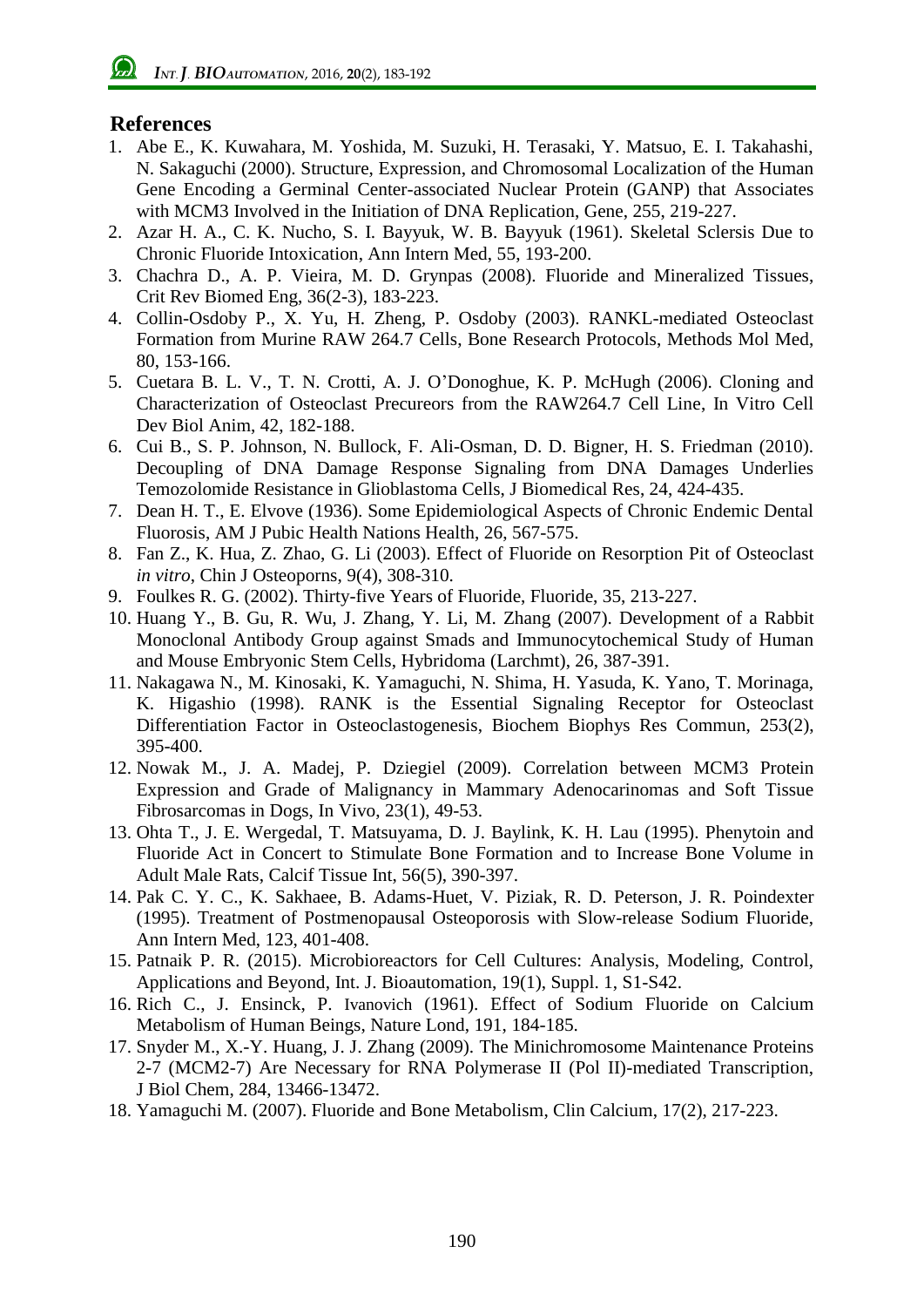**Assoc. Prof. Shengbin Bai** E-mail: [bsbxx@126.com](mailto:author_email@xxx.xxx)



Shengbin Bai is an Associate Professor at Xinjiang Medical University, China. His major scientific interests are in the fields of Histology and Embryology.

> **Hongxiang Chen** E-mail: bsbxx@qq.com



Hongxiang Chen is an lecturer at The People Hospital of Xinjiang Autonomous Region, China. Her major scientific interests are in the fields of Gynecology.

> **Tian Li** E-mail: 292629092@qq.com



Tian Li is a lecturer at Xinjiang Medical University, China. Her major scientific interests are in the fields of Histology and Embryology.

**Assoc. Prof. Wen Qin** E-mail: 18699100201@163.com



Wen Qin is an Associate Professor at Xinjiang Medical University, China. Her major scientific interests are in the fields of Histology and Embryology.